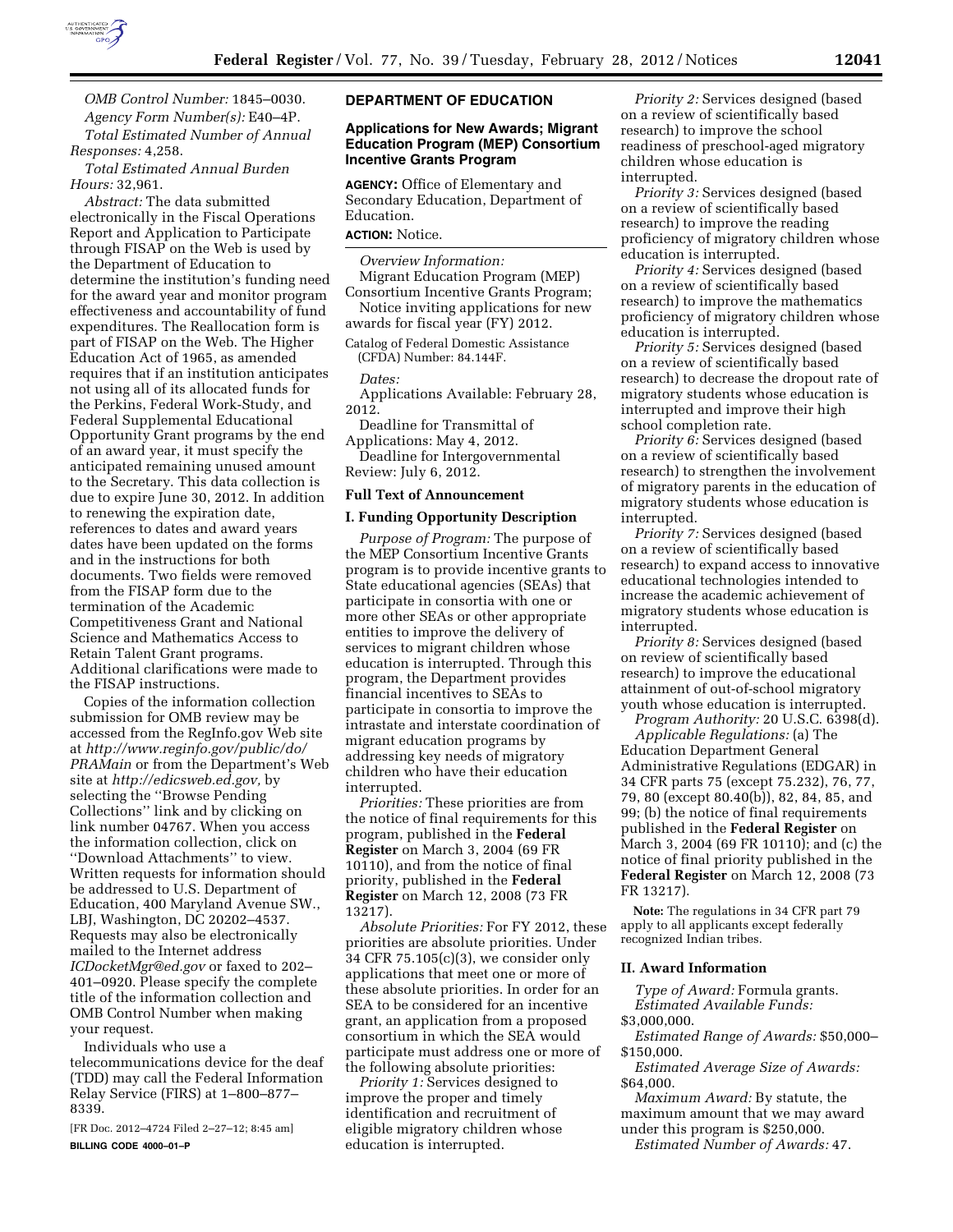**Note:** The Department is not bound by any estimates in this notice.

*Project Period:* Up to 24 months.

### **III. Eligibility Information**

1. *Eligible Applicants:* State educational agencies (SEAs) receiving MEP Basic State Formula grants, in consortium with one or more other SEAs or appropriate entities.

2. a. *Cost Sharing or Matching:* This program does not require cost sharing or matching.

b. *Supplement-Not-Supplant:* This program involves supplement-notsupplant funding requirements. Pursuant to the notice of final requirements published in the **Federal Register** on March 3, 2004 (69 FR 10110), the supplement-not-supplant provisions in sections 1120A(b) and 1304(c)(2) of the Elementary and Secondary Education Act of 1965, as amended, are applicable to this program.

### **IV. Application and Submission Information**

1. *Address to Request Application Package:* Michelle Moreno, U.S. Department of Education, 400 Maryland Avenue SW., Room 3E325, LBJ, Washington, DC 20202–6135. Telephone: (202) 401–2928, or by email: *[michelle.moreno@ed.gov.](mailto:michelle.moreno@ed.gov)* 

If you use a telecommunications device for the deaf (TDD) or a text telephone (TTY), call the Federal Relay Service (FRS), toll free, at 1–800–877– 8339. Individuals with disabilities can obtain a copy of the application package in an accessible format (e.g., Braille, large print, audiotape, or compact disc) by contacting the program contact person listed in this section.

2. *Content and Form of Application Submission:* Requirements concerning the content of an application, together with the forms an applicant must submit, are in the application package for this program.

Page Limit: Part IV of the application is where you, the applicant, describe the proposed consortium and include the Part IV Summary Chart (this chart is explained in the application package). Your description of the proposed consortium must include how the consortium's proposed project meets (1) the *Application Requirements* listed in the notice of final requirements published in the **Federal Register** on March 3, 2004 (69 FR 10110) and in the notice of final priority published in the **Federal Register** on March 12, 2008 (73 FR 13217), (2) one or more of the absolute priorities, and (3) the selection criteria that reviewers use to evaluate your application. You must limit Part IV

to no more than 30 double-spaced pages, using the standards in the following paragraphs. Please note that the Summary Chart does not count as part of Part IV for purposes of the page limit.

• A ''page'' is 8.5″ x 11″ , on one side only, with 1'' margins at the top, bottom and both sides.

• Double space (no more than three lines per vertical inch) all text in the application narrative, including titles, headings, footnotes, quotations, references, and captions, as well as all text in charts, tables, figures, and graphs.

• Use a font that is either 12-point or larger or no smaller than 10 pitch (characters per inch).

• Use one of the following fonts: Times New Roman, Courier, Courier New, or Arial. An application submitted in any other font (including Times Roman or Arial Narrow) will not be accepted.

• For charts, tables, and graphs, use a font that is either 12-point or larger or no smaller than 10 pitch.

The page limit does not apply to the Part IV Summary Chart, Parts I through III, or Parts V through VII, or to any appendices, resumes, bibliography, or letters of support. However, the page limit does apply to the description of the proposed consortium in Part IV of the application.

Department reviewers will not read any pages of the Part IV narrative that exceed the page limit.

3. *Submission Date and Times:*  Applications Available: February 28, 2012.

Deadline for Transmittal of Applications: May 4, 2012.

Applications for grants under this program must be submitted in paper format by mail or by hand delivery. For information (including dates and times) about how to submit your application by mail or by hand delivery, please refer to section IV. 7. *Other Submission Requirements* of this notice.

We do not consider an application that does not comply with the deadline requirements.

Individuals with disabilities who need an accommodation or auxiliary aid in connection with the application process should contact the person listed under **FOR FURTHER INFORMATION CONTACT** in section VII of this notice. If the Department provides an accommodation or auxiliary aid to an individual with a disability in connection with the application process, the individual's application remains subject to all other requirements and limitations in this notice.

Deadline for Intergovernmental Review: July 6, 2012.

4. *Intergovernmental Review:* This program is subject to Executive Order 12372 and the regulations in 34 CFR part 79. Information about Intergovernmental Review of Federal Programs under Executive Order 12372 is in the application package for this program.

5. *Funding Restrictions:* We reference regulations outlining funding restrictions in the *Applicable Regulations* section in this notice.

6. *Data Universal Numbering System Number, Taxpayer Identification Number, and Central Contractor Registry:* To do business with the Department of Education, you must—

a. Have a Data Universal Numbering System (DUNS) number and a Taxpayer Identification Number (TIN);

b. Register both your DUNS number and TIN with the Central Contractor Registry (CCR), the Government's primary registrant database;

c. Provide your DUNS number and TIN on your application; and

d. Maintain an active CCR registration with current information while your application is under review by the Department and, if you are awarded a grant, during the project period.

You can obtain a DUNS number from Dun and Bradstreet. A DUNS number can be created within one business day.

If you are a corporate entity, agency, institution, or organization, you can obtain a TIN from the Internal Revenue Service. If you are an individual, you can obtain a TIN from the Internal Revenue Service or the Social Security Administration. If you need a new TIN, please allow 2–5 weeks for your TIN to become active.

The CCR registration process may take five or more business days to complete. If you are currently registered with the CCR, you may not need to make any changes. However, please make certain that the TIN associated with your DUNS number is correct. Also note that you will need to update your CCR registration on an annual basis. This may take three or more business days to complete.

7. *Other Submission Requirements:*  Applications for grants under this competition must be submitted in paper format by mail or hand delivery.

a. *Submission of Paper Applications by Mail.* 

If you submit your application by mail (through the U.S. Postal Service or a commercial carrier), you must mail the original and two copies of your application, on or before the application deadline date, to the Department at the following address: U.S. Department of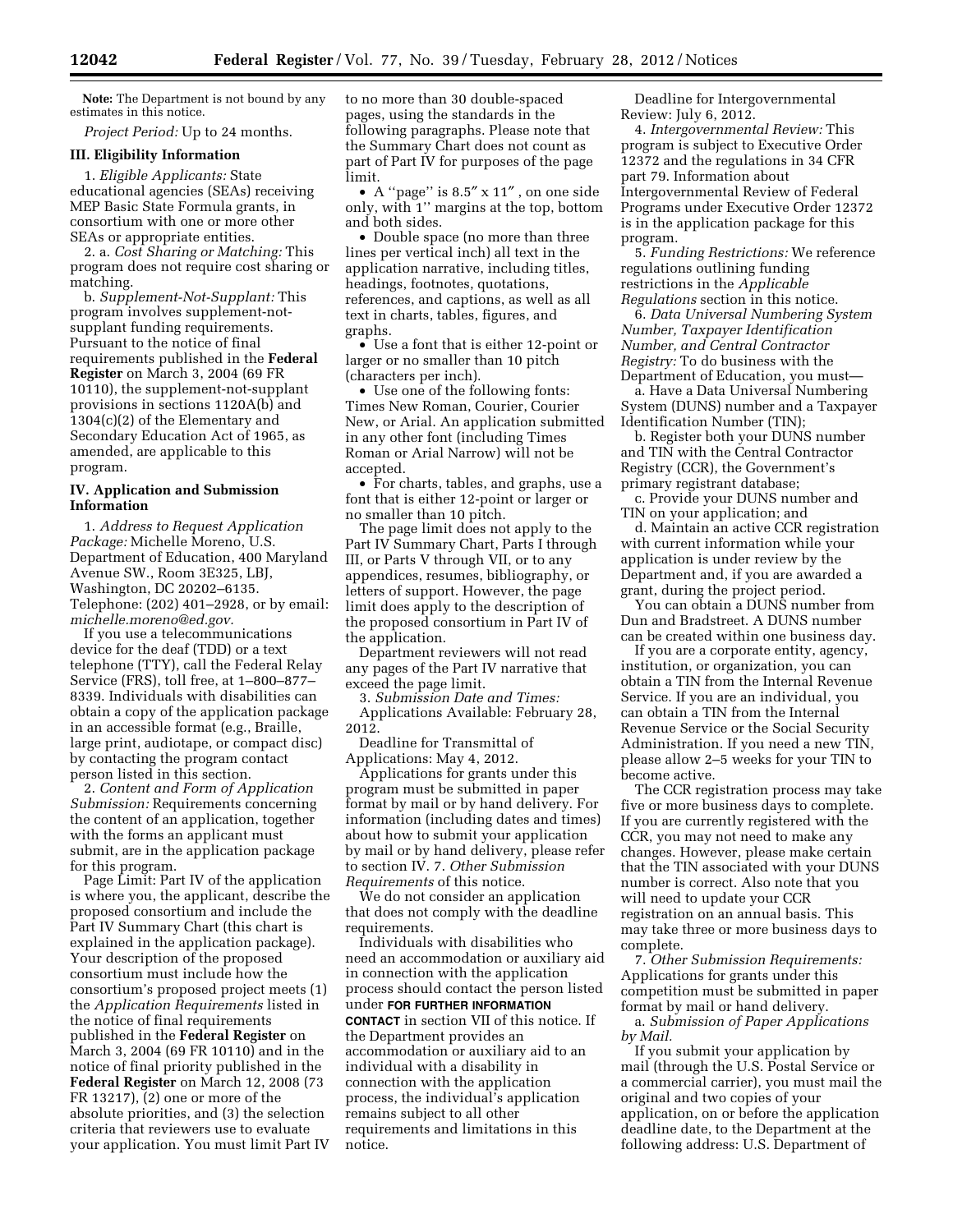Education, Application Control Center, Attention (CFDA Number 84.144F) LBJ Basement Level 1, 400 Maryland Avenue SW., Washington, DC 20202– 4260.

You must show proof of mailing consisting of one of the following:

(1) A legibly dated U.S. Postal Service postmark.

(2) A legible mail receipt with the date of mailing stamped by the U.S. Postal Service.

(3) A dated shipping label, invoice, or receipt from a commercial carrier.

(4) Any other proof of mailing acceptable to the Secretary of the U.S. Department of Education.

If you mail your application through the U.S. Postal Service, we do not accept either of the following as proof of mailing:

(1) A private metered postmark.

(2) A mail receipt that is not dated by the U.S. Postal Service.

If your application is postmarked after the application deadline date, we will not consider your application.

**Note:** The U.S. Postal Service does not uniformly provide a dated postmark. Before relying on this method, you should check with your local post office.

b. *Submission of Paper Applications by Hand Delivery.* 

If you submit your application by hand delivery, you (or a courier service) must deliver the original and two copies of your application by hand, on or before the application deadline date, to the Department at the following address: U.S. Department of Education, Application Control Center, Attention: (CFDA Number 84.144F) 550 12st Street SW., Room 7041, Potomac Center Plaza, Washington, DC 20202–4260.

**Note:** A person delivering an application must show identification to enter the U.S. Department of Education building.

The Application Control Center accepts hand deliveries daily between 8 a.m. and 4:30 p.m., Washington, DC time, except Saturdays, Sundays, and Federal holidays.

**Note for Mail or Hand Delivery of Paper Applications:** If you mail or hand deliver your application to the Department—

(1) You must indicate on the envelope and—if not provided by the Department—in Item 11 of the SF 424 the CFDA number, including suffix letter, if any, of the competition under which you are submitting your application; and

(2) The Application Control Center will mail to you a notification of receipt of your grant application. If you do not receive this notification within 15 business days from the application deadline date, you should call the U.S. Department of Education Application Control Center at (202) 245– 6288.

### **V. Application Review Information**

1. *Selection Criteria:* The selection criteria for this program are from 34 CFR 75.210 and are listed in the application package.

2. *Review and Selection Process:* We remind potential applicants that in reviewing applications in any discretionary grant competition, the Secretary may consider, under 34 CFR 75.217(d)(3), the past performance of the applicant in carrying out a previous award, such as the applicant's use of funds, achievement of project objectives, and compliance with grant conditions. The Secretary may also consider whether the applicant failed to submit a timely performance report or submitted a report of unacceptable quality.

In addition, in making a competitive grant award, the Secretary also requires various assurances including those applicable to Federal civil rights laws that prohibit discrimination in programs or activities receiving Federal financial assistance from the Department of Education (34 CFR 100.4, 104.5, 106.4, 108.8, and 110.23).

3. *Special Conditions:* Under 34 CFR 74.14 and 80.12, the Secretary may impose special conditions on a grant if the applicant or grantee is not financially stable; has a history of unsatisfactory performance; has a financial or other management system that does not meet the standards in 34 CFR parts 74 or 80, as applicable; has not fulfilled the conditions of a prior grant; or is otherwise not responsible.

### **VI. Award Administration Information**

1. *Award Notices:* If your consortium application is successful, the Department will notify your U.S. Representative and U.S. Senators and send you a Grant Award Notice (GAN). The Department will also notify Congress regarding grant awards. We may notify you informally, also.

If an application is not evaluated or not selected for funding, the Department will notify you.

2. *Administrative and National Policy Requirements:* We identify administrative and national policy requirements in the application package and reference these and other requirements in the *Applicable Regulations* section of this notice.

We reference the regulations outlining the terms and conditions of an award in the *Applicable Regulations* section of this notice and include these and other specific conditions in the GAN. The GAN also incorporates your approved application as part of your binding commitments under the grant.

3. *Reporting:* Grant recipients under this program must submit the annual and final performance and financial reports specified in the notice of final requirements for this grant program published in the **Federal Register** on March 3, 2004 (69 FR 10110).

4. *Performance Measures:* Consortium grantees are required to report on their project's effectiveness based on the project objectives, performance measures and scheduled activities outlined in the consortium's application.

In addition, all grantees are required, under 34 CFR 80.40(b), to report on the Government Performance and Results Act (GPRA) indicators as part of their Consolidated State Performance Report. The GPRA indicators established by the Department for the Migrant Education Program, of which the Consortium Incentive Grants are a component, are:

a. The percentage of migrant students at the elementary school level who meet or exceed the proficient level on State assessments in reading.

b. The percentage of migrant students at the middle school level who meet or exceed the proficient level on State assessments in reading.

c. The percentage of migrant students at the elementary school level who meet or exceed the proficient level on State assessments in mathematics.

d. The percentage of migrant students at the middle school level who meet or exceed the proficient level on State assessments in mathematics.

e. The percentage of migrant students who drop out from secondary school (grades 7–12).

f. The percentage of migrant students who graduate from high school.

#### **VII. Agency Contact**

*For Further Information Contact:*  Michelle Moreno, U.S. Department of Education, 400 Maryland Avenue SW., Room 3E325, LBJ, Washington, DC 20202–6135. Telephone: (202) 401– 2928, or by email:

*[michelle.moreno@ed.gov.](mailto:michelle.moreno@ed.gov)*  If you use a TDD or a TTY, call the FRS, toll free, at 1–800–877–8339.

#### **VIII. Other Information**

*Accessible Format:* Individuals with disabilities may obtain this document and a copy of the application package in an accessible format (e.g., braille, large print, audiotape, or compact disc) on request to the program contact person listed under **FOR FURTHER INFORMATION CONTACT** in section VII of this notice.

*Electronic Access to This Document:*  The official version of this document is the document published in the **Federal Register.** Free Internet access to the